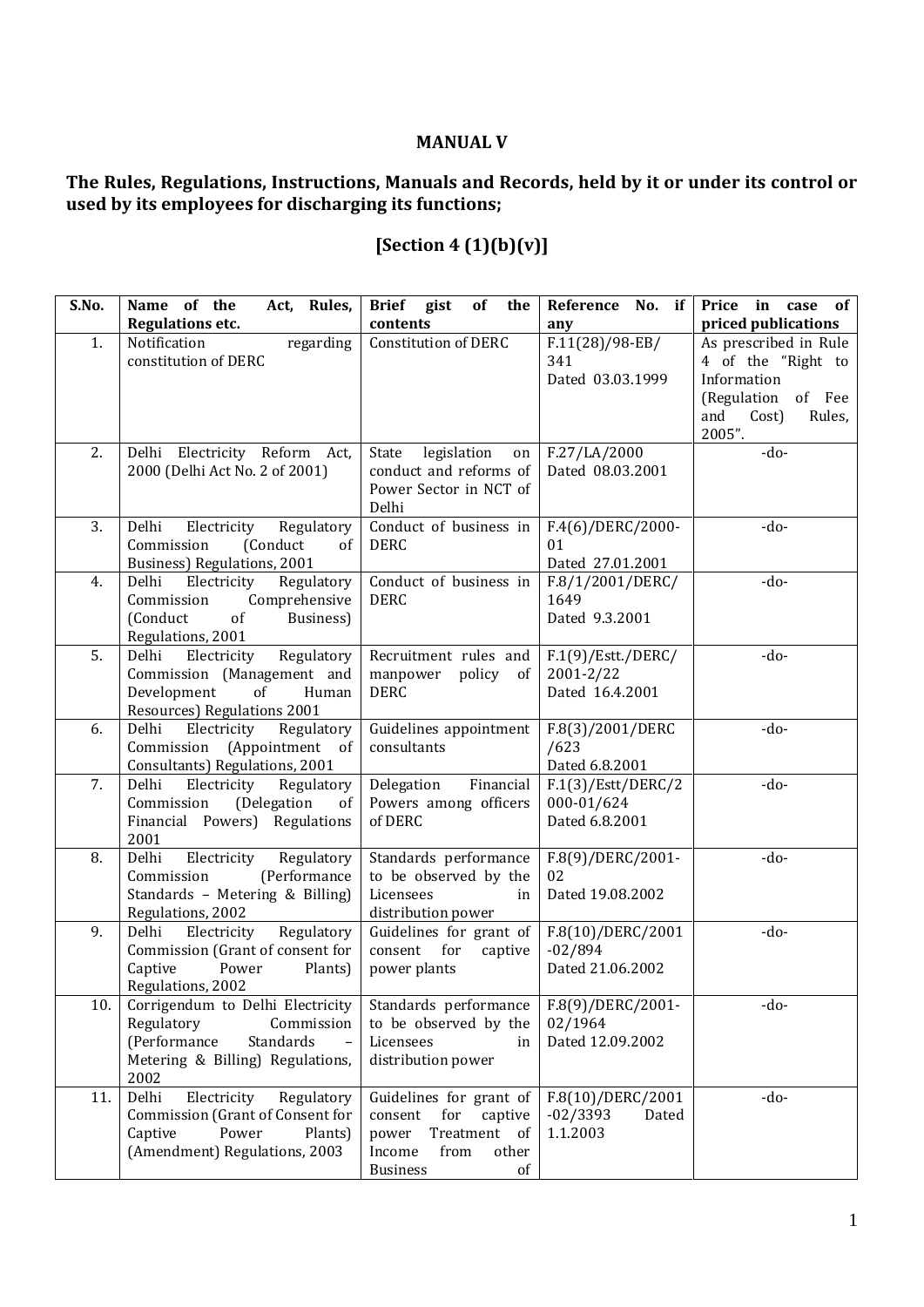|     |                                                                                                                                                                                                 | Transmission Licensee<br>and<br>Distribution<br>Licensee plants                                                                                                                 |                                                                    |        |
|-----|-------------------------------------------------------------------------------------------------------------------------------------------------------------------------------------------------|---------------------------------------------------------------------------------------------------------------------------------------------------------------------------------|--------------------------------------------------------------------|--------|
| 12. | Electricity<br>Regulatory<br>Delhi<br>Commission<br>(Performance<br>Standards - Metering & Billing)<br>(Amendment) Regulations, 2003                                                            | Standard Performance<br>to be observed by the<br>licensees in distribution<br>Power                                                                                             | F.8(9)/DERC/2001-<br>02/3394<br>Dated 1.1.2003                     | $-do-$ |
| 13. | Delhi<br>Electricity<br>Regulatory<br>Commission<br>(Performance<br>Standards - Metering & Billing)<br>(Second<br>Amendment)<br>Regulations, 2003                                               | Standard Performance<br>to be observed by the<br>licensees in distribution<br>Power                                                                                             | F.8(9)/DERC/2001-<br>02/650<br>Dated 20.03.2003                    | $-do-$ |
| 14. | Electricity<br>Delhi<br>Regulatory<br>Commission (Management and<br>Development<br>of<br>Human<br>Resources) (First amendment)<br>Regulations, 2003                                             | Recruitment rules and<br>manpower<br>policy<br><sub>of</sub><br><b>DERC</b>                                                                                                     | F.1(1)/DERC/Estt./<br>2000-01/781<br>Dated 26.5.2003               | -do-   |
| 15. | Delhi<br>Electricity<br>Regulatory<br>Commission (Grant of Consent<br>for Captive Power Plants)<br>(Repeal) Regulations, 2003                                                                   | Repealed - Guidelines<br>for grant of consent for<br>captive power plants                                                                                                       | F.8(9)IDERC/2001-<br>2002/1888<br>Dated 13.08.2003                 | -do-   |
| 16. | Delhi<br>Electricity<br>Regulatory<br>Commission<br>(Medical<br>Attendance) Regulations, 2003                                                                                                   | Medical<br>Attendance<br>rules<br>for<br><b>DERC</b><br>employees                                                                                                               | .F.8(5)/DERC/2001-<br>02<br>Dated 12.3.2003                        | -do-   |
| 17. | Delhi<br>Electricity<br>Regulatory<br>(Redressal<br>Commission<br>of<br>Consumers'<br>Grievances)<br>Regulations, 2003                                                                          | Guidelines<br>for<br>Grievances<br>Redressal<br>Officers in handling<br>consumer grievances                                                                                     | F.11(29)/DERC/200<br>3-04/ 1046, Dated<br>10.6.2003                | -do-   |
| 18. | Electricity<br>Delhi<br>Regulatory<br>Commission<br>(Guidelines<br>for<br>establishment of Forum<br>for<br>redressal of grievances of the<br>consumers<br>and<br>Ombudsman)<br>Regulations 2003 | Guidelines<br>for<br>the<br>Grievances<br>Consumer<br>Redressal Forums and<br>the<br>Electricity<br>Ombudsman<br>for<br>conduct<br>their<br>of<br>business                      | F.11(29)/DERC/200<br>3-04/1265 Dated<br>11.3.2004                  | -do-   |
| 19. | Amendment to DERC (Medical<br>Attendance) Regulations 2003                                                                                                                                      | Medical<br>Attendance<br><b>DERC</b><br>rules<br>for<br>employees                                                                                                               | O.M.No.<br>F.8(5)/DERC/Pt, 1/2<br>004-05<br>Dated 28.04.2004       | -do-   |
| 20. | Amendment to DERC (Medical<br>Attendance) Regulations 2003                                                                                                                                      | Medical<br>Attendance<br>rules<br>for<br><b>DERC</b><br>employees                                                                                                               | O.M.No.<br>F.8(5)/DERC/Pt,1/2<br>004-05/6196<br>Dated 10.11.2004   | -do    |
| 21. | Delhi<br>Electricity<br>Regulatory<br>Commission<br>Delegation<br><sub>of</sub><br>Financial Powers Regulations,<br>2004                                                                        | Delegation<br>Financial<br>Power among officers of<br><b>DERC</b>                                                                                                               | Order-<br>F.1(120)/DERC/Estt<br>./2004-05/6327<br>Dated 29.11.2004 | -do    |
| 22. | Delhi<br>Electricity<br>Regulatory<br>Commission (Procedure for filing<br>Appeal before the Appellate<br>Authority) Regulations, 2005                                                           | Procedure for filing the<br>before<br>appeal<br>the<br>Appellate<br>Authority<br>from the final order<br>made by the Assessing<br>Officer under Section<br>126 of the said Act. | F.8(20)/DERC/2005<br>$-2006/3104$<br>Dated 28.11.2005              | $-do-$ |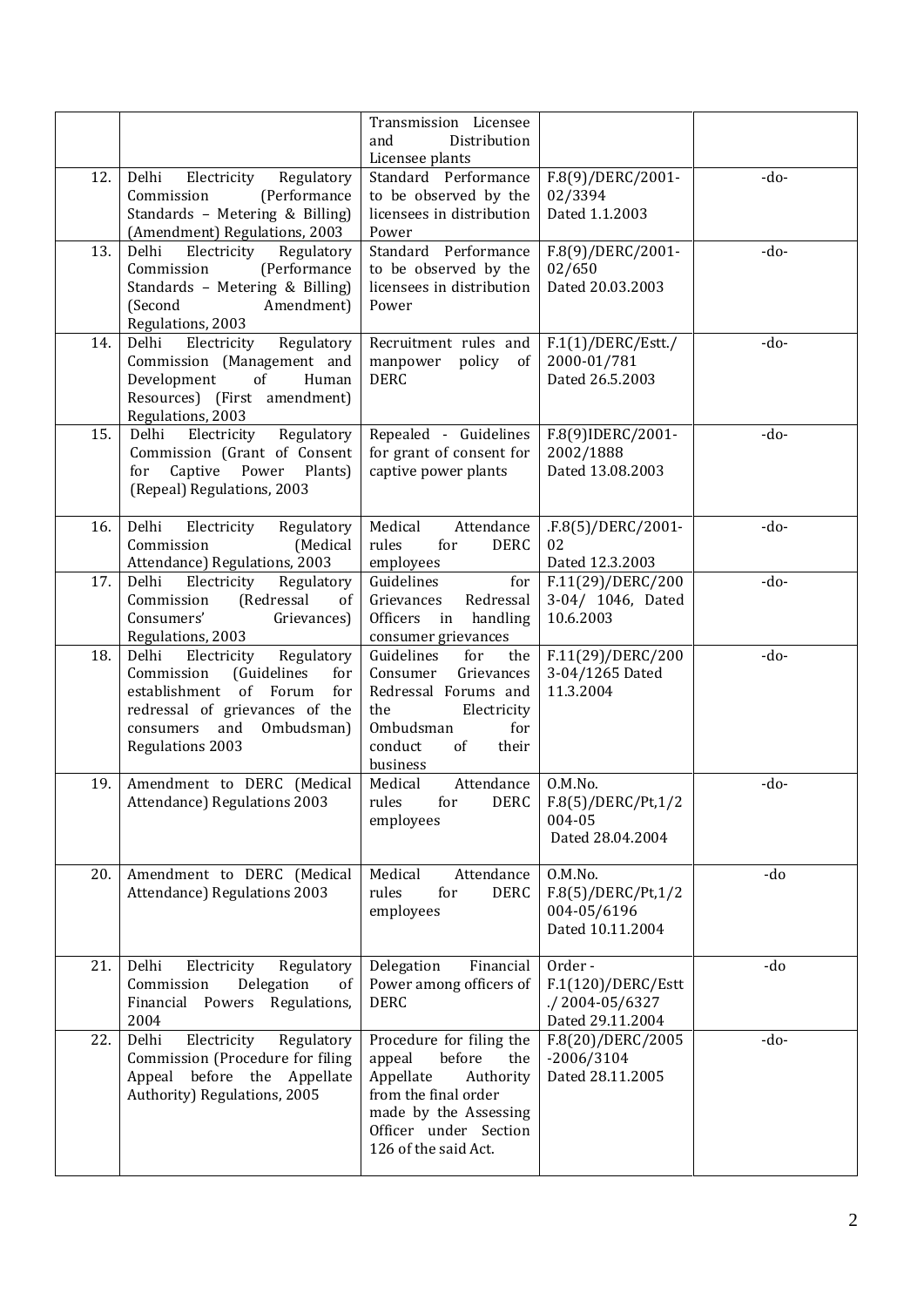| 23. | Regulatory<br>Electricity<br>Delhi<br>Commission<br>(Treatment<br>of<br>Income from other Business of<br>Transmission<br>Licensee<br>and<br>Distribution<br>Licensee)<br>Regulations, 2005 | Providing<br>for<br>the<br>of<br>treatment<br>Other<br><b>Business</b><br>or<br>Transmission<br>and<br>Distribution<br>licensees<br>and the proportion of<br>revenues from Other<br>Business to be utilized<br>for Licensed Business<br>for<br>and<br>matters<br>incidental and ancillary<br>thereto | F.8(21)/DERC/<br>2005-06/3103<br>Dated 28.11.2005                                          | $-do-$ |
|-----|--------------------------------------------------------------------------------------------------------------------------------------------------------------------------------------------|------------------------------------------------------------------------------------------------------------------------------------------------------------------------------------------------------------------------------------------------------------------------------------------------------|--------------------------------------------------------------------------------------------|--------|
| 24. | Delhi<br>Electricity<br>Regulatory<br>Commission<br>(Terms)<br>and<br>Conditions for Open Access)<br>Regulations, 2005                                                                     | Guidelines<br>for terms<br>and conditions for Open<br>Access                                                                                                                                                                                                                                         | F.11(133)/2003/<br>Power/12/No.-F.8<br>(18)/DERC/2005-<br>06/3635<br>Dated 3.1.2006        | $-do-$ |
| 25. | Regulatory<br>Delhi<br>Electricity<br>Commission<br>(Intra-State<br>Electricity Trader) Regulations,<br>2005                                                                               | Providing<br>for<br>the<br>eligibility criteria for<br>grant of trading licence<br>and the duties of the<br>electricity trader                                                                                                                                                                       | F.<br>8(19)/DERC/2005-<br>06/3634<br>Dated 23.1.2006                                       | $-do-$ |
| 26. | Delhi<br>Electricity<br>Regulatory<br>Commission<br>(Budget)<br>Rules,<br>2006                                                                                                             | Preparation<br>and<br>submission of Annual<br>Budget of DERC etc.                                                                                                                                                                                                                                    | $F.No.11(167)$ /<br>2005/Power/2870<br>Dated 10.11.2006                                    | -do-   |
| 27. | Delhi Electricity Supply Code &<br>Performance<br>Standards<br>Regulations, 2007                                                                                                           | These Regulations set<br>out the Standards of<br>Performance<br>that<br>consumers can expect<br>from DISCOM                                                                                                                                                                                          | F.17(85)/Engg./DE<br>RC/2005-<br>06/209/F.No.(115)/<br>2006/Power/985<br>Dated 18.4.2007   | $-do-$ |
| 28. | Delhi<br>Electricity<br>Regulatory<br>Commission<br>(Terms<br>and<br>Conditions for Determination of<br>Generation Tariff) Regulations,<br>2007                                            | For specifying the terms<br>and conditions for tariff                                                                                                                                                                                                                                                | F.11(128)/2006/Po<br>wer/1310<br>$F.3(130-A)/T$ ariff/<br>DERC/2006-07/<br>Dated 30.5.2007 | $-do-$ |
| 29. | Delhi<br>Electricity<br>Regulatory<br>(Terms)<br>Commission<br>and<br>Conditions for Determination of<br>Transmission Tariff) Regulations,<br>2007                                         | For specifying the terms<br>and conditions for tariff                                                                                                                                                                                                                                                | $F.3(130-A)/T$ ariff/<br>DERC/2006-07/<br>Dated 30.5.2007                                  | $-do-$ |
| 30. | Delhi<br>Regulatory<br>Electricity<br>Commission<br>(Terms)<br>and<br>Conditions for Determination of<br>Wheeling Tariff and Retail Supply<br>Tariff) Regulations, 2007                    | For specifying the terms<br>and conditions for tariff                                                                                                                                                                                                                                                | $F.3(130-A)/T$ ariff/<br>DERC/2006-07<br>Dated 30.5.2007                                   | -do-   |
| 31. | Delhi<br>Electricity<br>Regulatory<br>Commission (Levy and Collection<br>of Fee and Charges by State Load<br>Despatch Centre) Regulations,<br>2007                                         | For levy and collection<br>of fee and charges by<br>SLDC in the National<br>Capital<br>Territory<br>of<br>Delhi.                                                                                                                                                                                     | F.8(24)/DERC/2005<br>$-06/2834$<br>Dated 18.10.2007                                        | $-do-$ |
| 32. | Delhi<br>Electricity<br>Regulatory<br>Commission (Management and<br>Development<br>Human<br>of<br>Resources) (Second amendment)<br>Regulations, 2007                                       | Recruitment rules and<br>policy<br>manpower<br>of<br><b>DERC</b>                                                                                                                                                                                                                                     | $F.1(1)/DERC/Estt$ ./<br>2000-<br>01(Vol.II)/2915<br>Dated 07.11.2007                      | $-do-$ |
| 33. | Delhi<br>Regulatory<br>Electricity<br>Commission (State<br>Grid Code)<br>Regulations, 2008                                                                                                 | These Regulations<br>lay<br>the<br>code<br>down<br>for<br>maintenance<br>of<br>Grid                                                                                                                                                                                                                  | $F.17(14)/Engg$ .<br>DERC/<br>2003-<br>04/151                                              | $-do-$ |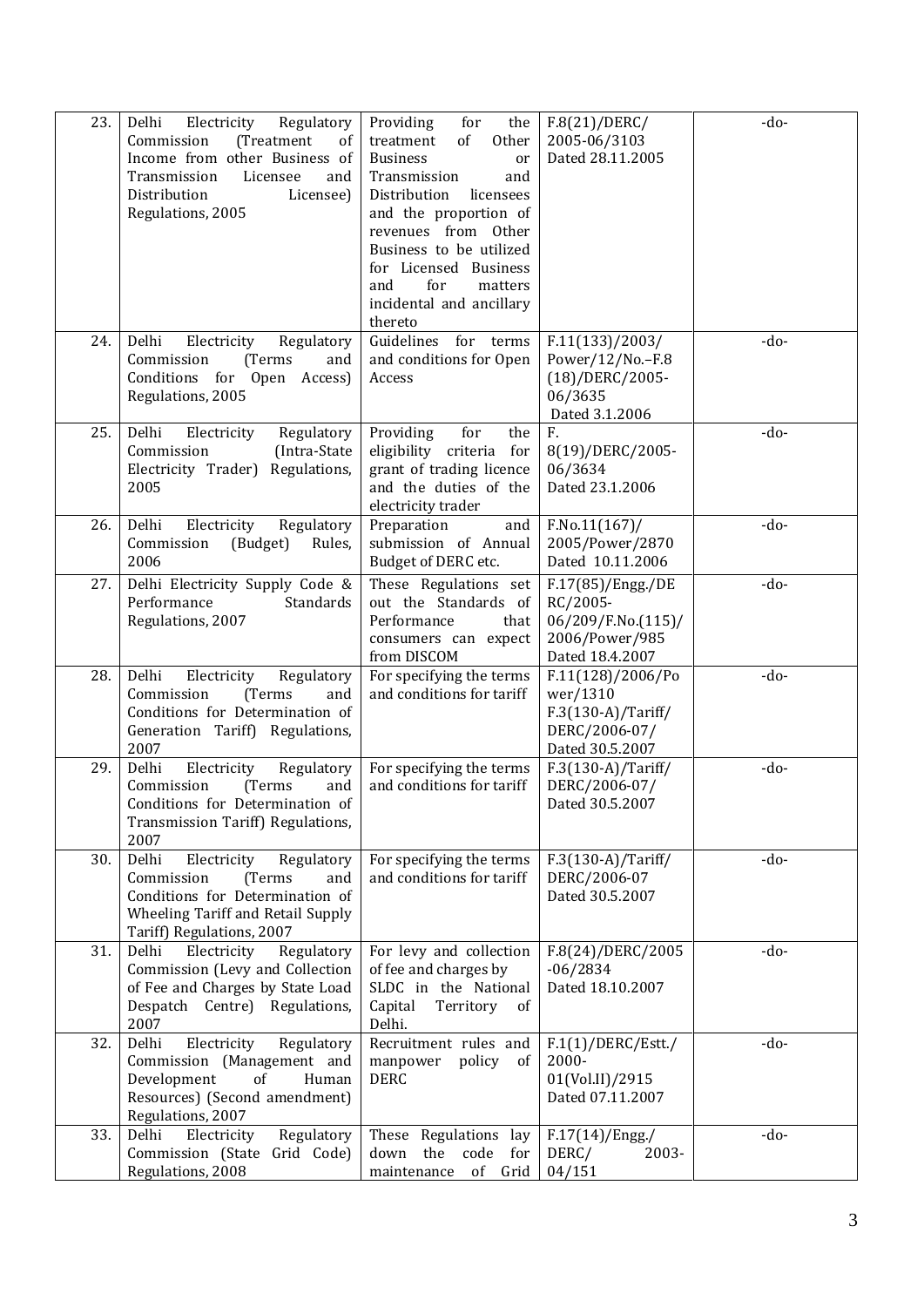|     |                                                                             | discipline                          | Dated 31.03.2008                   |        |
|-----|-----------------------------------------------------------------------------|-------------------------------------|------------------------------------|--------|
| 34. | Corrigendum to Delhi Electricity                                            | These Regulations lay               | F.17(14)/DERC/                     | -do-   |
|     | Regulatory Commission (State                                                | down the code<br>for                | 2007-08/878 Dated                  |        |
|     | Grid Code) Regulations, 2008                                                | maintenance<br>of Grid              | 27.5.2008                          |        |
|     |                                                                             | discipline                          |                                    |        |
| 35. | DERC Delegation of Financial                                                |                                     | Dated 01.12.2008                   | $-do-$ |
|     | Power as on 01.12.2008                                                      |                                     |                                    |        |
|     | (Amendment introduced<br>vide                                               |                                     |                                    |        |
|     | GNCTD letter dated 10.01.2007)                                              |                                     |                                    |        |
| 36. | Corrigendum to Delhi Electricity                                            | For specifying the terms            | No.F.3(130-                        | -do-   |
|     | Regulatory Commission (Terms                                                | and conditions for tariff           | A)/Tariff/<br>DERC/                |        |
|     | and Conditions for Determination                                            |                                     | 2006-07                            |        |
|     | of Wheeling Tariff and Retail                                               |                                     | Dated 28.1.2009                    |        |
| 37. | Supply Tariff) Regulations, 2007<br><b>DERC Regulations for Transaction</b> | These<br>Regulations                | F.11(639)/DERC/                    | $-do-$ |
|     | of Business, 2010                                                           | specify transaction of              | 2010-11/4830                       |        |
|     |                                                                             | business                            | Dated 18.2.2011                    |        |
| 38. | Delhi Electricity Supply Code and                                           | These Regulations set               | F.11(500)/DERC/20                  | $-do-$ |
|     | Performance Standards                                                       | out the Standards of                | 10-11/2208 Dated                   |        |
|     | (Amendment) Regulations, 2011                                               | Performance<br>that                 | 12.8.2011                          |        |
|     |                                                                             | consumers can expect                |                                    |        |
|     |                                                                             | from DISCOM                         |                                    |        |
| 39. | Delhi<br>Electricity<br>Regulatory                                          | For specifying the terms            | F.3(290)/Tariff/                   | $-do-$ |
|     | Commission<br>(Terms<br>and                                                 | and conditions for tariff           | DERC/2011-12/C.F.                  |        |
|     | Conditions for Determination of                                             |                                     | 3180                               |        |
|     | Generation Tariff) Regulations,                                             |                                     | Dated 19.1.2012                    |        |
|     | 2011; Delhi Electricity Regulatory                                          |                                     |                                    |        |
|     | Commission<br>(Terms<br>and                                                 |                                     |                                    |        |
|     | Conditions for Determination of                                             |                                     |                                    |        |
|     | Transmission Tariff) Regulations,                                           |                                     |                                    |        |
|     | 2011; Delhi Electricity Regulatory                                          |                                     |                                    |        |
|     | Commission<br>(Terms<br>and                                                 |                                     |                                    |        |
|     | Conditions for Determination of                                             |                                     |                                    |        |
|     | Wheeling Tariff and Retail Supply                                           |                                     |                                    |        |
|     | Tariff) Regulations, 2011                                                   |                                     |                                    |        |
| 40. | Delhi<br>Electricity<br>Regulatory                                          | These Regulations lay               | F.17(14)/Engg. /                   | -do-   |
|     | Commission (State Grid Code)                                                | the code<br>down<br>for             | DERC/2010-                         |        |
|     | (First Amendment) Regulations,                                              | maintenance of Grid                 | 11/2720<br>Dated                   |        |
|     | 2008                                                                        | discipline                          | 20.1.2012                          |        |
| 41. | Corrigendum to Delhi Electricity                                            | For specifying the terms            | F.3(290)/Tariff/                   | -do-   |
|     | Regulatory Commission (Terms                                                | and conditions for tariff           | DERC/2011-12/C.F.                  |        |
|     | and Conditions for Determination                                            |                                     | 3180/6800                          |        |
|     | of Generation Tariff) Regulations,                                          |                                     | Dated 15.3.2012                    |        |
|     | 2011                                                                        |                                     |                                    |        |
| 42. | Delhi<br>Electricity<br>Regulatory                                          | Renewable<br>For<br>the.            | F.3(292)/Tariff/DE                 | $-do-$ |
|     | Commission<br>(Renewable<br>Obligation                                      | Purchase<br>Obligation              | RC/2010-11/3026<br>Dated 1.10.2012 |        |
|     | Purchase<br>and<br>Renewable                                                | and Renewable Energy<br>Certificate |                                    |        |
|     | Energy Certificate<br>Framework<br>Implementation)                          | Framework                           |                                    |        |
|     | Regulations, 2012                                                           | Implementation                      |                                    |        |
| 43. | Delhi<br>Electricity<br>Regulatory                                          | For specifying the terms            | F.11(764)/DERC/20                  | $-do-$ |
|     | <b>Commission (Terms &amp; Conditions</b>                                   | and conditions of tariff            | 11-12/3271/5061                    |        |
|     | for Determination of Tariff for                                             | for<br>Grid-connected               | Dated 8.1.2013                     |        |
|     | Connected<br>Solar Photo<br>Grid                                            | Solar Photo                         |                                    |        |
|     | Voltaic<br>Regulations,<br>Project)                                         | <b>Voltaic Projects</b>             |                                    |        |
|     | 2013                                                                        |                                     |                                    |        |
| 44. | Delhi<br>Electricity<br>Regulatory                                          | For specifying the terms            | F.17(202)/Engg./DE                 | -do-   |
|     | <b>Commission (Terms &amp; Conditions</b>                                   | and conditions for tariff           | RC/2012-13/4192                    |        |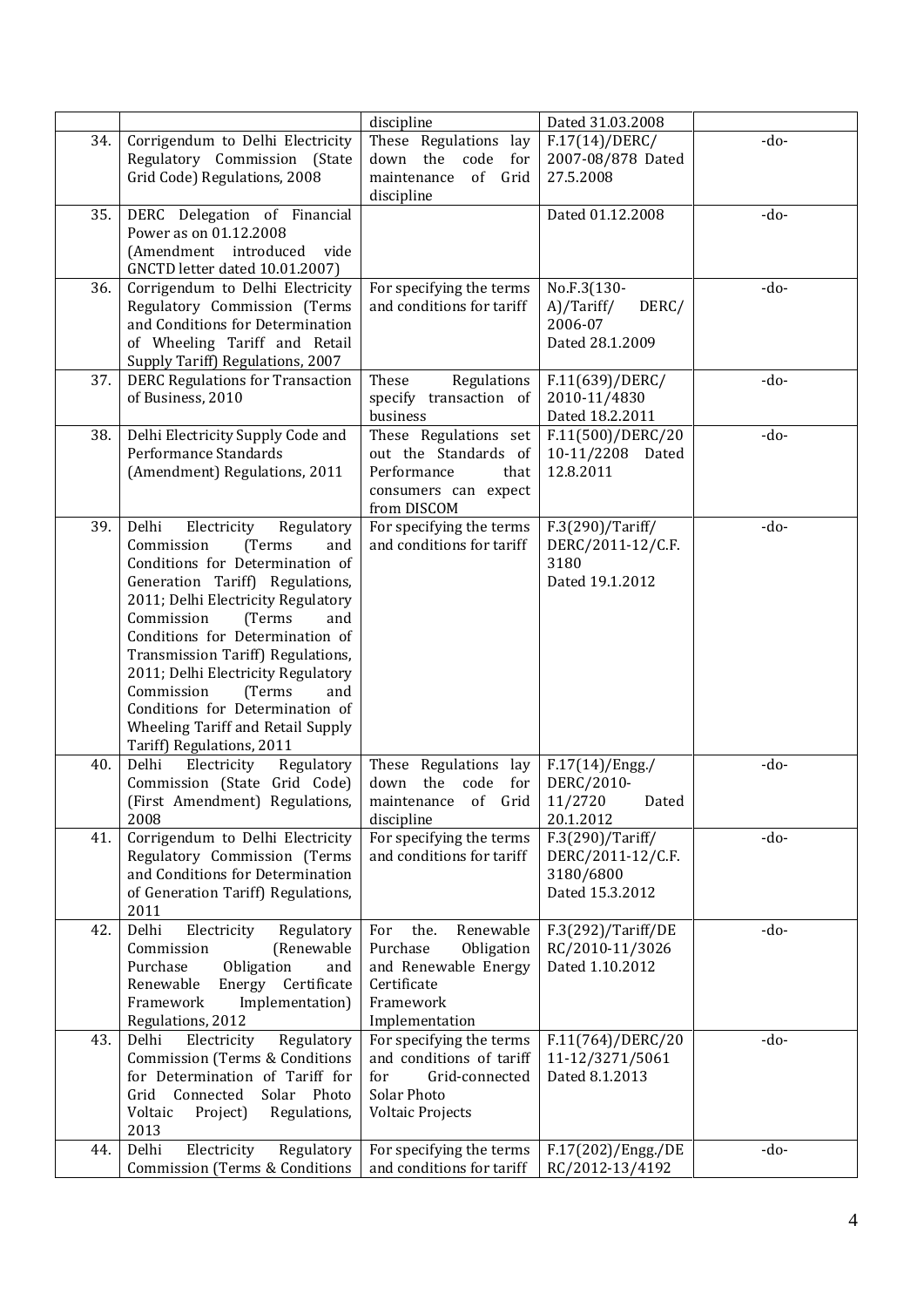|     | for Determination of Generation<br>Tariff)<br>(First<br>Amendment)                                                                                                                                          |                                                                                                                                                                                                                                                                                                               | Dated 18.12.2013                                                             |        |
|-----|-------------------------------------------------------------------------------------------------------------------------------------------------------------------------------------------------------------|---------------------------------------------------------------------------------------------------------------------------------------------------------------------------------------------------------------------------------------------------------------------------------------------------------------|------------------------------------------------------------------------------|--------|
|     | Regulations, 2013                                                                                                                                                                                           |                                                                                                                                                                                                                                                                                                               |                                                                              |        |
| 45. | Delhi<br>Electricity<br>Regulatory<br>(Appointment of<br>Commission<br>Consultants)<br>(Amendment)<br>Regulations, 2014                                                                                     | Guidelines appointment<br>consultants                                                                                                                                                                                                                                                                         | No.<br>8(3)/2001/DERC/<br>4705<br>Dated 12.2.2014                            | -do-   |
| 46. | Delhi<br>Electricity<br>Regulatory<br>Commission (Net Metering for<br>Renewable Energy) Regulations,<br>2014                                                                                                | For Net Metering and<br>grid<br>connectivity<br>for<br>Renewable<br>Energy<br>Generator                                                                                                                                                                                                                       | No.9(116)/DERC/<br>Tariff/DS/2013-<br>14/C.F.4110/1493<br>Dated 25.9.2014    | -do-   |
| 47. | Delhi<br>Electricity<br>Regulatory<br>Commission<br>(Demand<br>Side<br>Management) Regulations, 2014                                                                                                        | Implement DSM related<br>policy<br>/activity/<br>programmes with an<br>objective to lower the<br>overall<br>of<br>cost<br>electricity<br>the<br>to<br>of<br>the<br>consumers<br>Distribution Licensee as<br>well<br>the<br>Distribution<br>as<br>Licensee, by economical<br>and efficient use of<br>resources | F.17(199)/Engg./<br>DERC/2011-12/<br>C.F.3298/1987<br>Dated 18.11.2014       | -do-   |
| 48. | Delhi Electricity Supply Code and<br>Performance<br>Standards<br>(Amendment) Regulations, 2015                                                                                                              | These Regulations set<br>out the Standards of<br>Performance<br>that<br>consumers can expect<br>from DISCOM                                                                                                                                                                                                   | F.17(85)/Engg./<br>DERC/2013-<br>14/C.F.4074/4903<br>Dated 23.03.2015        | -do-   |
| 49. | Delhi Electricity Supply Code<br>and Performance Standards<br>(Third<br>Amendment)<br>Regulations, 2016.                                                                                                    | These Regulations set<br>out the Standards of<br>Performance<br>that<br>consumers can expect<br>from DISCOM                                                                                                                                                                                                   | F.17(85)/Engg./DE<br>RC/15-16/PartFile-<br>2/5178/156<br>Dated 29.04.2016    | -do-   |
| 50. | Delhi Electricity Supply Code<br>and Performance Standards<br>(Fourth) <b>Santa Contract Contract Contract Contract Contract Contract Contract Contract Contract Co</b><br>Amendment)<br>Regulations, 2016. | These Regulations set<br>out the Standards of<br>Performance<br>that  <br>consumers can expect<br>from DISCOM                                                                                                                                                                                                 | F.17(85)/Engg./DE<br>$RC/13-$<br>14/4074/520<br>Dated 07.062016              | -do-   |
| 51. | Electricity Regulatory<br>Delhi<br>Commission<br>(Terms)<br>and<br><b>Conditions for Determination of</b><br>Tariff) Regulations, 2017                                                                      | For specifying the terms<br>and conditions for tariff                                                                                                                                                                                                                                                         | $F.3(472)/T$ ariff-<br>Engg./DERC/2016-<br>17/5475/2216<br>Dated 31.01 2017  | -do-   |
| 52. | Corrigendum<br>Delhi<br>οf<br>Electricity<br>Regulatory<br>Commission<br>(Terms<br>and<br>Conditions for Determination of<br>Tariff) Regulations, 2017                                                      | For specifying the terms<br>and conditions for tariff                                                                                                                                                                                                                                                         | $F.3(472)/T$ ariff-<br>Engg./DERC/ 2016-<br>17/5475/2490<br>Dated 10.03.2017 | $-do-$ |
| 53. | Delhi Electricity Regulatory<br>Commission (Supply Code and<br>Performance<br>Standards)<br>Regulations, 2017                                                                                               | These Regulations set<br>out the Standards of<br>Performance<br>that<br>consumers can expect<br>from DISCOM                                                                                                                                                                                                   | F.17(85)/Engg./DE<br>$RC/15-$<br>16/5109/999<br>Dated 17.08.2017             | -do-   |
| 54. | Delhi Electricity Regulatory<br>Commission (Business Plan)<br>Regulations, 2017                                                                                                                             | For specifying the terms<br>and conditions for tariff                                                                                                                                                                                                                                                         | F.3(512)/Tariff/DE<br>RC/2016-<br>17/5750/1082<br>Dated 01.09.2017           | -do-   |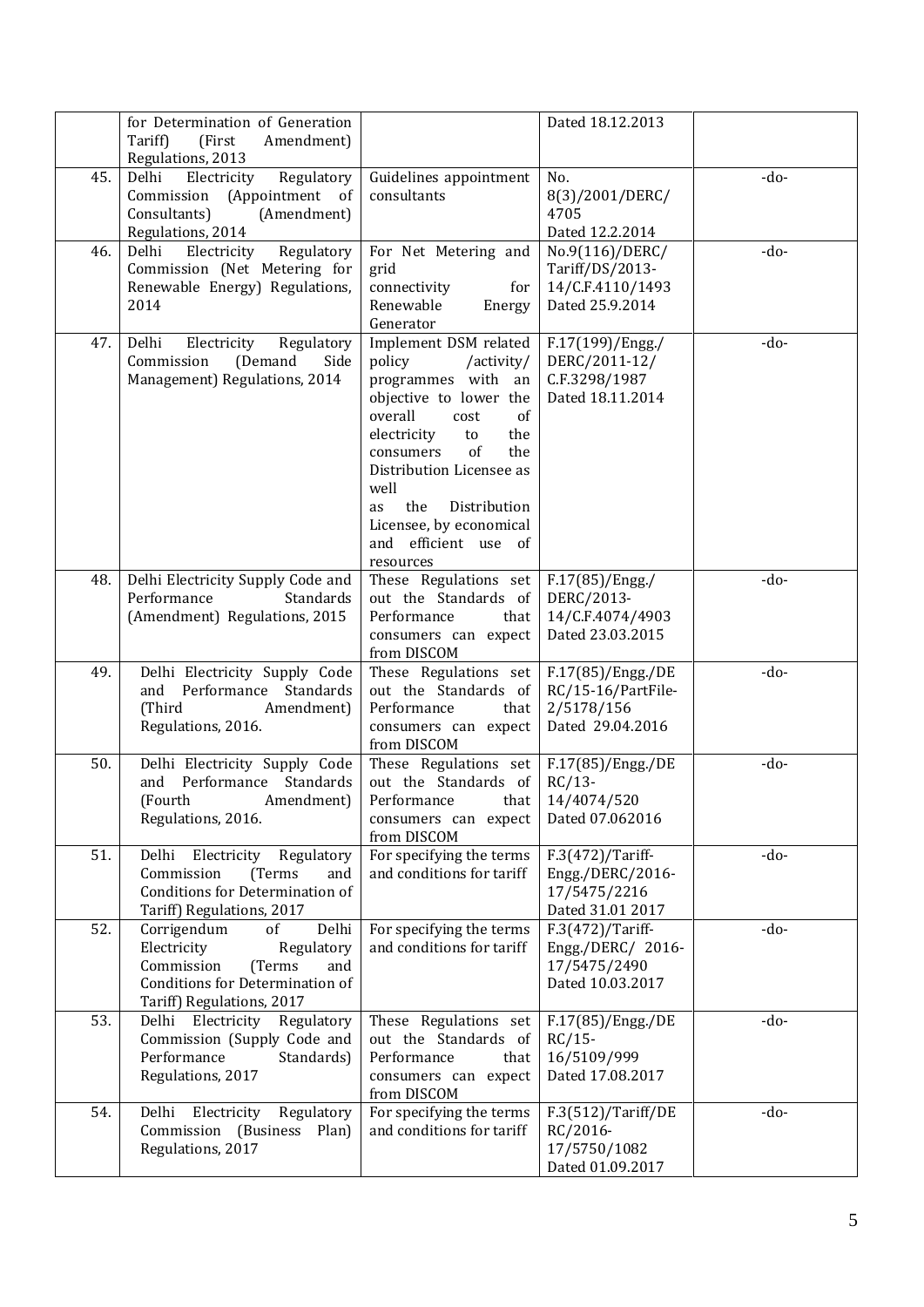| 55. | Corrigendum<br>Delhi<br>to<br>Electricity<br>Regulatory<br>Commission (Supply Code and<br>Performance<br>Standards)<br>Regulations, 2017                                                                        | These Regulations set<br>out the Standards of<br>Performance<br>that<br>consumers can expect<br>from DISCOM                                                   | F.17(85)/Engg/DER<br>$C/15$ -<br>16/C.F.No.5109/14<br>28<br>Dated 13.10.2017 | -do-   |
|-----|-----------------------------------------------------------------------------------------------------------------------------------------------------------------------------------------------------------------|---------------------------------------------------------------------------------------------------------------------------------------------------------------|------------------------------------------------------------------------------|--------|
| 56. | Revision of ceiling limits in<br>(Medical Attendance)<br>DERC<br>Regulations, 2003                                                                                                                              | Medical<br>Attendance<br>rules<br>for<br><b>DERC</b><br>employees                                                                                             | 0.M. No.<br>DERC/Acctt/6(15)/<br>2016/5326/1063<br>Dated 06.11.2017          | $-do-$ |
| 57. | Delhi<br>Electricity<br>Regulatory<br>Commission<br>(Treatment<br>οf<br>Income from other Business of<br>Transmission<br>Licensee<br>and<br>Distribution<br>Licensee)<br>(First<br>Amendment) Regulations, 2017 | These Regulations set<br>out the treatment of<br>Income<br>from<br>other<br><b>Business</b><br>of<br>Transmission Licensee<br>Distribution<br>and<br>Licensee | F.3(470)/Tariff-<br>Engg./DERC/2016-<br>17/5435/1729<br>Dated 27.11.2017     | -do-   |
| 58. | Delhi<br>Electricity<br>Regulatory<br>Commission (Supply Code and<br>Performance Standards) (First<br>Amendment) Regulations, 2018                                                                              | These Regulations set<br>out the Standards of<br>Performance<br>that<br>consumers can expect<br>from DISCOM                                                   | F.17(85)/DERC/Eng<br>g./2017-<br>18/5855/2661<br>Dated 15.02.2018            | $-do-$ |
| 59. | Corrigendum to Delhi Electricity<br>Regulatory Commission (Supply<br>Code<br>Performance<br>and<br>Standards) (First Amendment)<br>Regulations, 2018                                                            | These Regulations set<br>out the Standards of<br>Performance<br>that<br>consumers can expect<br>from DISCOM                                                   | F.17(85)/DERC/Eng<br>g./2017-<br>18/5855/2807<br>Dated 07.03.2018            | -do-   |
| 60. | Delhi<br>Electricity<br>Regulatory<br>Commission<br>(Forum<br>for<br>Redressal of Grievances of the<br>Consumers and Ombudsman)<br>Regulations, 2018                                                            | These Regulations set<br>Forum for Redressal of<br>Grievances<br>of<br>the<br>Consumers<br>and<br>Ombudsman                                                   | 11(1453)/DERC/20<br>16-17/5620/2820<br>Dated 08.03.2018                      | -do-   |
| 61. | Delhi<br>Regulatory<br>Electricity<br>Commission (Supply Code and<br>Performance Standards) (Second<br>Amendment) Regulations, 2018                                                                             | These Regulations set<br>out the Standards of<br>Performance<br>that<br>consumers can expect<br>from DISCOM                                                   | F.17(85)/DERC/Eng<br>g./2017-<br>18/5855/2680<br>Dated 12.10.2018            | -do-   |
| 62. | Delhi<br>Electricity<br>Regulatory<br>Commission (Supply Code and<br>Performance Standards) (Third<br>Amendment) Regulations, 2018                                                                              | These Regulations set<br>out the Standards of<br>Performance<br>that<br>consumers can expect<br>from DISCOM                                                   | F.17(85)/DERC/Eng<br>g./2018-<br>19/6213/3195<br>Dated 28.12.2018            | $-do-$ |
| 63. | Delhi<br>Electricity<br>Regulatory<br>Commission (Supply Code and<br>Performance Standards) (Fourth<br>Amendment) Regulations, 2019                                                                             | These Regulations set<br>out the Standards of<br>Performance<br>that<br>consumers can expect<br>from DISCOM                                                   | F.17(85)/DERC/Eng<br>g./2019-<br>20/6432/418 Dated<br>27.05.2019             | -do-   |
| 64. | Delhi Electricity Regulatory<br><b>Commission</b> (Business<br>Plan) Regulations, 2019                                                                                                                          | For specifying the terms<br>and conditions for tariff                                                                                                         | F.3(596)/Tariff/<br>DERC/2019-20/<br>6641/047<br>Dated 02.06.2020            | -do-   |
| 65. | Delhi Electricity Regulatory<br><b>Commission (Power System</b><br>Development<br>Fund) Regulations, 2019                                                                                                       | to collect<br>Authorized<br>Settlement<br>Deviation<br>charges                                                                                                | F.3(551)/Tariff-<br>Engg./DERC/2018-<br>19/6195/049<br>Dated 02.06.2020      | $-do-$ |
| 66. | Delhi Electricity Regulatory<br>Commission<br>(Appointment<br>of                                                                                                                                                | Guidelines appointment<br>consultants                                                                                                                         | No.<br>8(3)/2001/DERC/                                                       | $-do-$ |